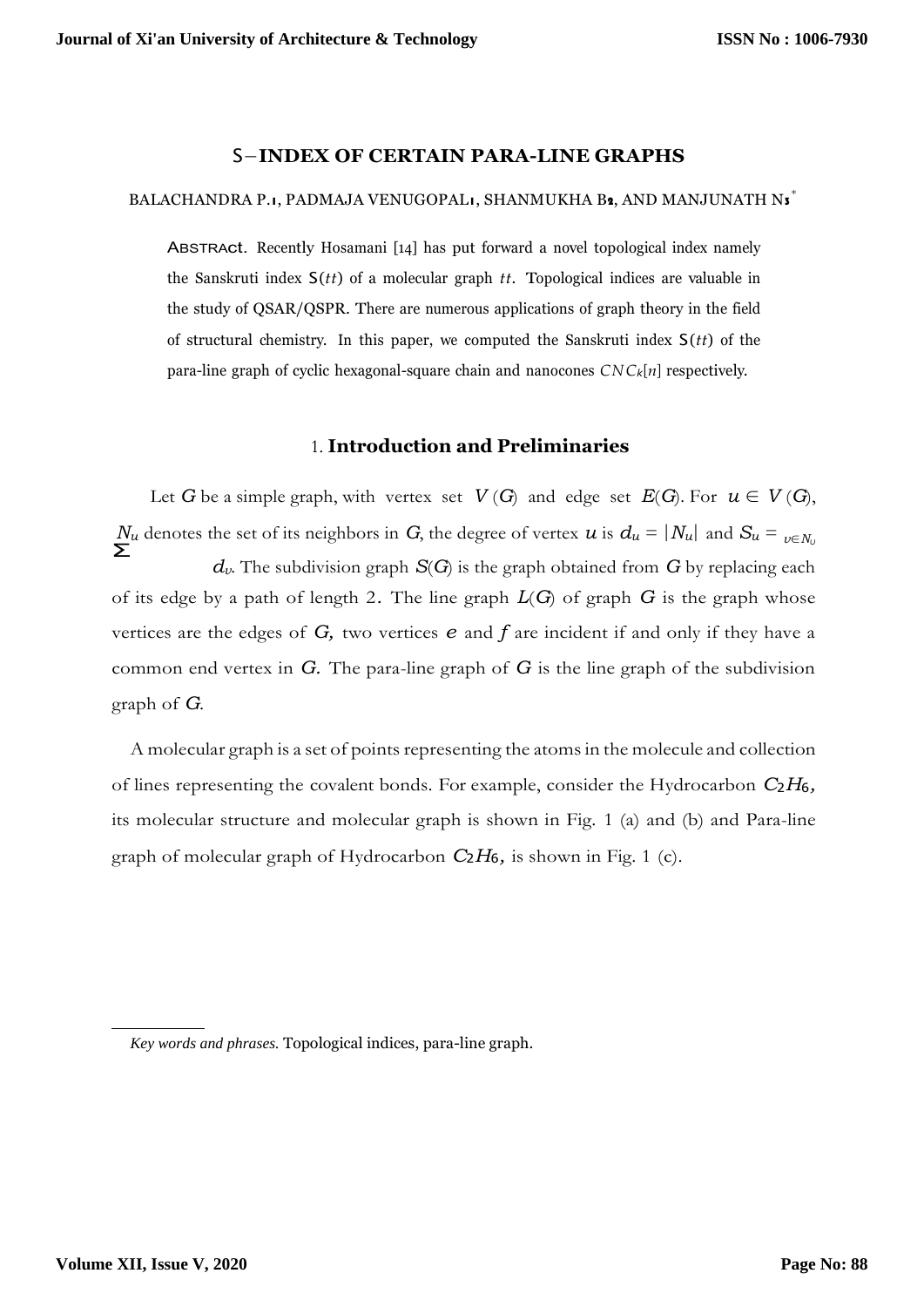<span id="page-1-0"></span>

atom-bond connectivity(ABC) index, proposed by Estrada et al. [\[6\] a](#page-6-1)nd is defined as:<br> $\sum_{n=1}^{\infty}$ Topological indices are numerical parameters of a graph which are invariant under graph isomorphisms. Nowadays, there are many such indices that have found applications in Mathematical Chemistry especially in the quantitative structure-property relationship (QSPR) and quantitative structure-activity relationship (QSAR) [\[4,](#page-6-0) [16\].](#page-7-1) A large number of such indices depend only on vertex degree of the molecular graph. One of them is the

(1) 
$$
ABC(G) = \frac{\sum \frac{d_{tt}(u) + d_{tt}(v) - 2}{d_{tt}(u) + d_{tt}(v) - 2}}{d_{tt}(u) d_{tt}(v)}
$$

This index provides a good model for the stability of linear and branched alkanes as well as the strain energy of cycloalkanes [\[6,](#page-6-1) [7\].](#page-6-2) Details about this index can be found in [\[2,](#page-6-3) [3,](#page-6-4) [10,](#page-7-2) [20\].](#page-7-3) For a collection of recent results on topological indices, we refer the interested reader to the articles [\[1,](#page-6-5) [5,](#page-6-6) [8,](#page-6-7) [11,](#page-7-4) [12,](#page-7-5) [13,](#page-7-6) [15,](#page-7-7) [17,](#page-7-8) [18,](#page-7-9) [19\].](#page-7-10)

version of the ABC index and called it as augmented Zagreb index (AZI):<br> $\sum_{d} a_{d} \frac{\sum_{i=1}^{n} a_{d} a_{d}}{d}$ Inspired by work on the ABC index, Furtula et al. [\[9\] p](#page-6-8)roposed the following modified

(2) 
$$
AZI(G) = \sum_{uv \in E(t)} d_G(u) + d_G(v) - 2
$$

The prediction power is better than the ABC index in the study of heat of formation for

### **Volume XII, Issue V, 2020**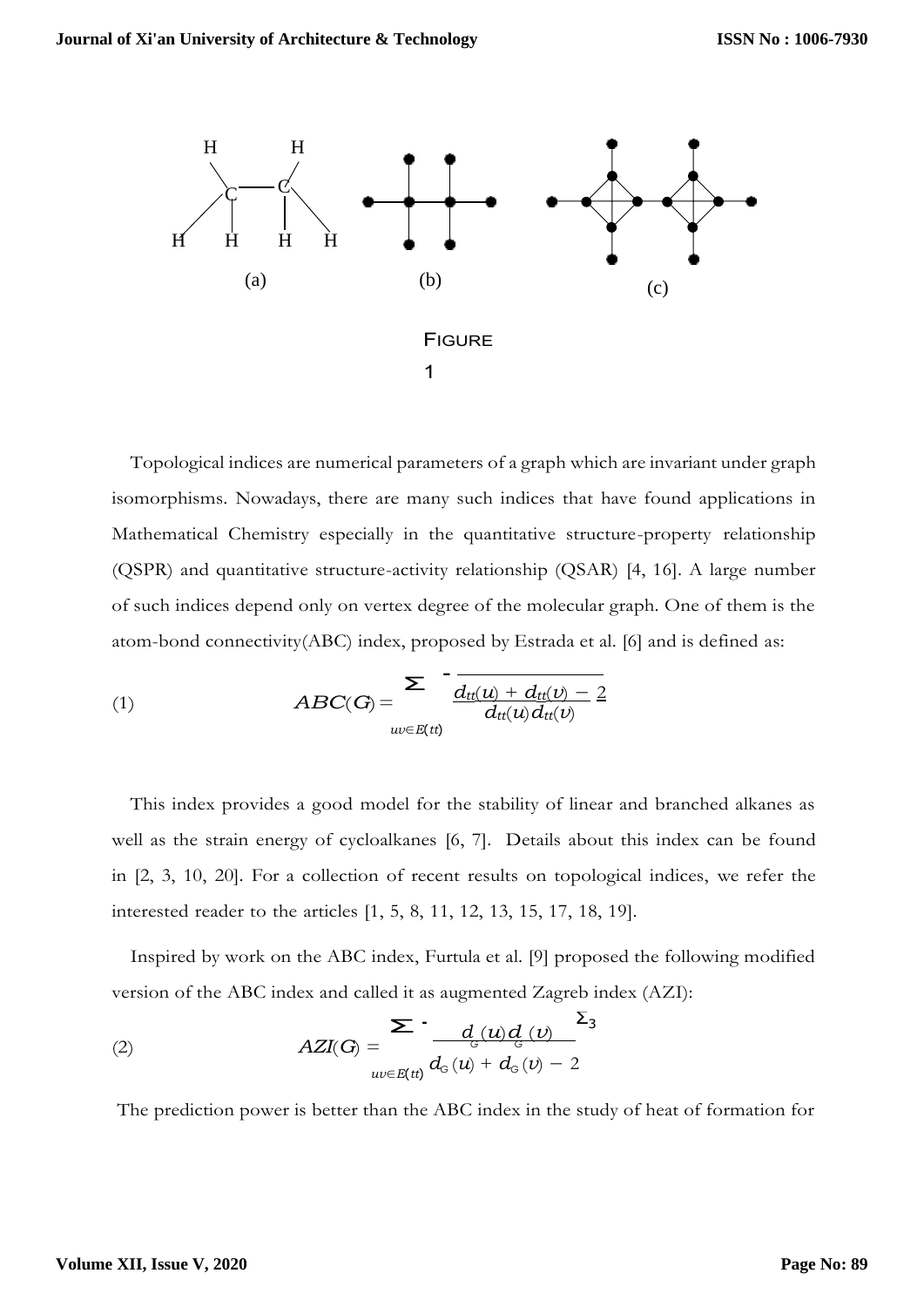heptanes and octanes [\(\[9\]\).](#page-6-8)

Hosamani [\[14\] p](#page-7-0)ut forwarded Sanskruti index  $S(G)$  of a molecular graph *G* as follows:<br> $\sum_{S(G) \subseteq S(G)} \sum_{S(G)} S(G)$ Motivated by the previous research on topological descriptors and their applications,

(3)  

$$
S(G) = \frac{\sum_{w \in E(t)} s_{G}(u) g_{G}(v)}{s_{G}(u) + s_{G}(v) - 2},
$$

Σ in which  $s_G(u)$  = *v*∈*NG* (*u*)  $d_G(v)$  and  $N_G(u) = \{v \in V(G) \mid uv \in E(G)\}\)$ . The S-index was correlated with each of these properties and surprisingly, we can see that the S-index has a good correlation with the entropy of octane isomers.

1.1. S−**Index of the para-line graph of cyclic hexagonal-square chain.** The molecular graph of a cyclic hexagonal-square chain consisting of *n* mutually isomorphic hexagonal chains *H*1*, H*2*, . . . , Hn,* cyclically concatenated by cycle of length 4*,* in which the each  $H_i$  is a chain containing  $m$  hexagons as shown in Fig. [2, i](#page-2-0)t is denoted by  $C_{m,n}$ . There are  $4mn + 2n$  vertices and  $5mn + 3n$  edges in  $C_{m,n}$ .

<span id="page-2-0"></span>

FIGURE 2. Cyclic hexagonal-square chain *Cm,n*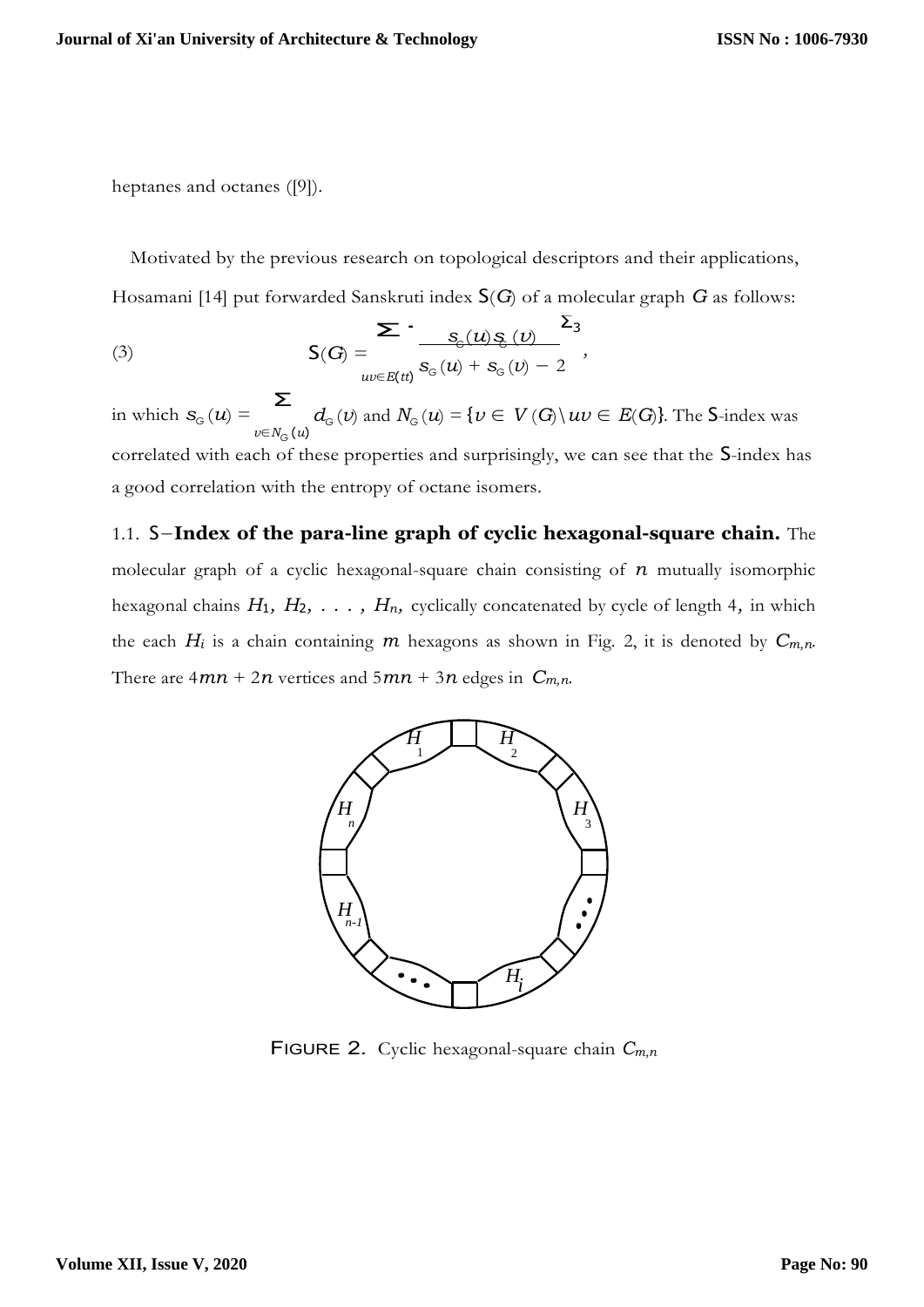

FIGURE 3. The graph *C*<sup>3</sup>*,*<sup>3</sup>



FIGURE 4. Line graph of subdivision of *C*<sup>3</sup>*,*<sup>3</sup>.

**Theorem 1.1.** Let  $G^*$  be the para-line graph of  $C_{m,n}$ .

 $S(G^*) = (1127.217)mn + (1163.6158)n$ .

 $i$ nto seven edge partitions  $E_i(G^*),\ i=4,\ 5,\ \ldots\ ,$  9, i.e.  $E(G^*)=\cup^9$   $_{i=4}E_i(G^*)$ . The edge *Proof.* The edge partition of *G*<sup>∗</sup> based on the sum of neighborhood degrees can be divided partition  $E_4(G^*)$  contains  $mn$  edges  $uv$ , where  $S_u = S_v = 4$ , the edge partition  $E_5(G^*)$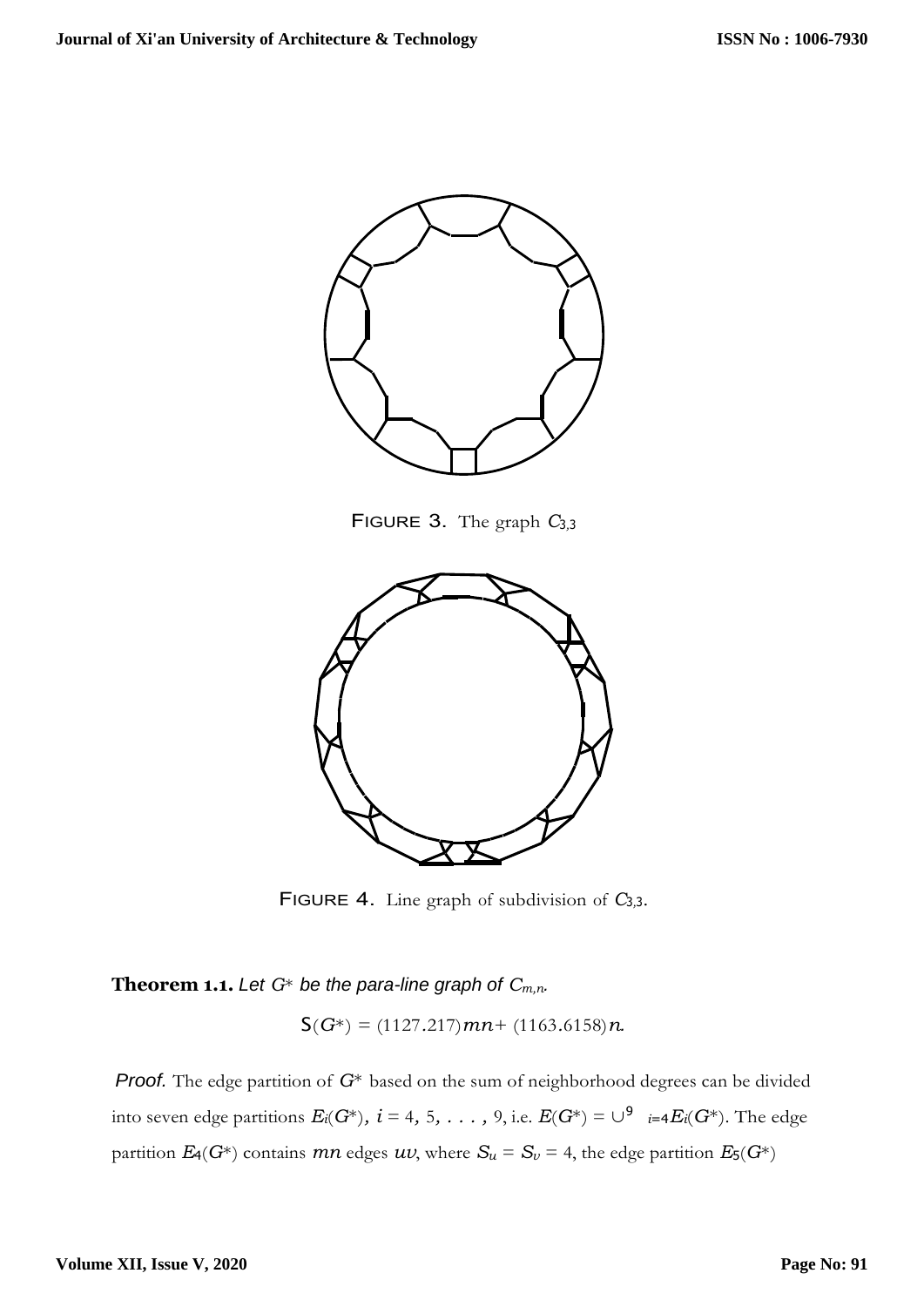contains 2*mn* edges *uv*, where  $S_u = 4$  and  $S_v = 5$ , the edge partition  $E_6(G^*)$  contains 2*mn* edges *uv*, where  $S_u = 5$  and  $S_v = 8$ , the edge partition  $E_7(G^*)$  contains  $mn - n$ edges  $uv$ , where  $S_u = S_v = 8$ , the edge partition  $E_8(G^*)$  contains  $2mn + 2n$  edges  $uv$ , where  $S_u = 8$  and  $S_v = 9$ , and the edge partition  $E_9(G^*)$  contains  $5mn + 8n$  edges  $uv$ , where  $S_u = S_v = 9$ . Thus

$$
S(G) = \sum_{uv \in E(t)} \frac{S_{G}(u)S_{G}(v)}{S_{G}(u) + S_{G}(u)2m\hat{r}} \frac{S_{G}}{m} + 2mn \frac{5}{m} \frac{8}{m} \frac{8}{m} \frac{3}{m}
$$
  
\n
$$
= mn \frac{4}{m} \frac{4}{m} \frac{2}{m} \frac{4}{m} \frac{5}{m} \frac{5}{m} \frac{3}{m} + 2mn \frac{5}{m} \frac{8}{m} \frac{8}{m} \frac{3}{m}
$$
  
\n
$$
+ (mn - n) \frac{8 \times 8}{m} \frac{5}{m} \frac{5}{m} \frac{8 \times 9}{m} \frac{3}{m} \frac{3}{m}
$$
  
\n
$$
+ (5mn + 8n) \frac{9 \times 9}{m} \frac{5}{m} \frac{5}{m} \frac{3}{m}
$$
  
\n
$$
= (1127.217)mn + (1163.6158)n.
$$

Q

Σ

1.2. S−**Index ofthepara-line graphof nanocones** *CNCk*[*n*]**.** Thegraphicalstructure of *CNCk*[*n*] nanocones have a cycle of *k*−lenght at its central part and *n* levels of hexagons positioned at the conical exterior around its central part. The graph of *CNCk*[*n*] and its para-line graphs are shown in Fig. 5 and Fig. 6 respectively.

#### **Theorem 1.2.** Let  $G^*$  be the para-line graph of  $CNC_k[n]$ .

$$
\text{orem 1.2. Let } G^* \text{ be the para-line graph of } CNC_k[n].
$$
\n
$$
\sum_{r=1}^{n} S(G^*) = (30.0783)k + (30.5175)n + (316.7163)kn + (129.7463) \quad k \times \frac{9}{2}n^2 + \frac{1}{2}n
$$

into seven edge partitions  $E_i(G^*),\ i=4,\ 5,\ \ldots\ ,\ 10,$  i.e.  $E(G^*)=\cup^9\ _{i=4}E_i(G^*)$ . The edge *Proof.* The edge partition of *G*<sup>∗</sup> based on the sum of neighborhood degrees can be divided partition  $E_4(G^*)$  contains  $k$  edges  $uv$ , where  $S_u = S_v = 4$ , the edge partition  $E_5(G^*)$ contains 2*k* edges *uv*, where  $S_u = 4$  and  $S_v = 5$ , the edge partition  $E_6(G^*)$  contains  $k(n-1)$  edges  $uv$ , where  $S_u = 5$  and  $S_v = 5$ , the edge partition  $E_7(G^*)$  contains 2 $kn$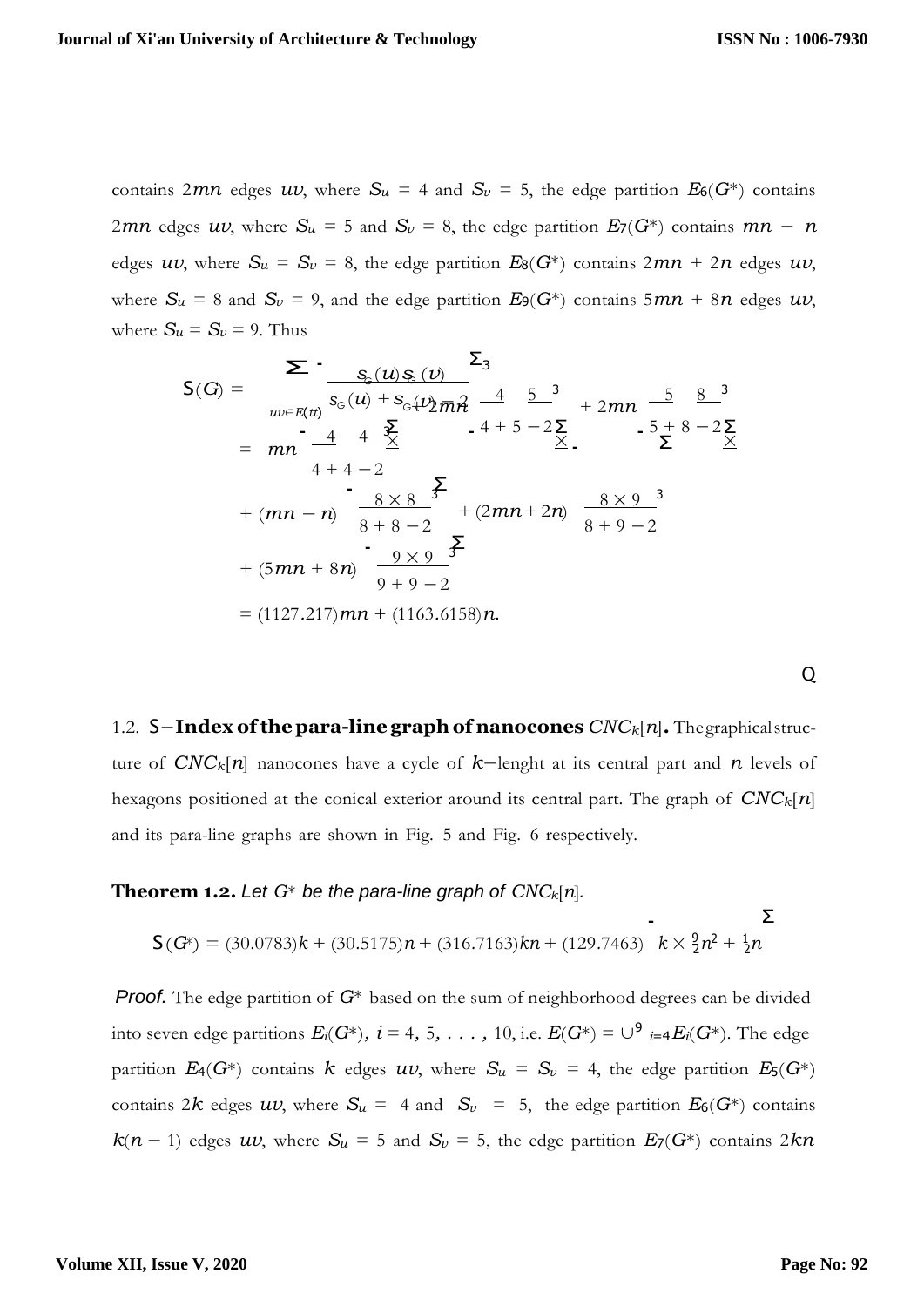

FIGURE 5. A graph *CNCk*[*n*].



FIGURE 6. Line graph of subdivision of *CNCk*[*n*].

and  $S_v = 9$  and the edge partition  $E_{10}(G^*)$  contains  $k \times \frac{9}{2}n^2 + \frac{1}{2}n$  edges *uv*, where edges  $uv$ , where  $S_u = 5$  and  $S_v = 8$ , the edge partition  $E_8(G^*)$  contains  $kn$  edges  $uv$ , where  $S_u = 8$  and  $S_v = 8$ , the edge partition  $E_9(G^*)$  contains  $2kn$  edges  $uv$ , where  $S_u = 8$ <br> $\sum$ Σ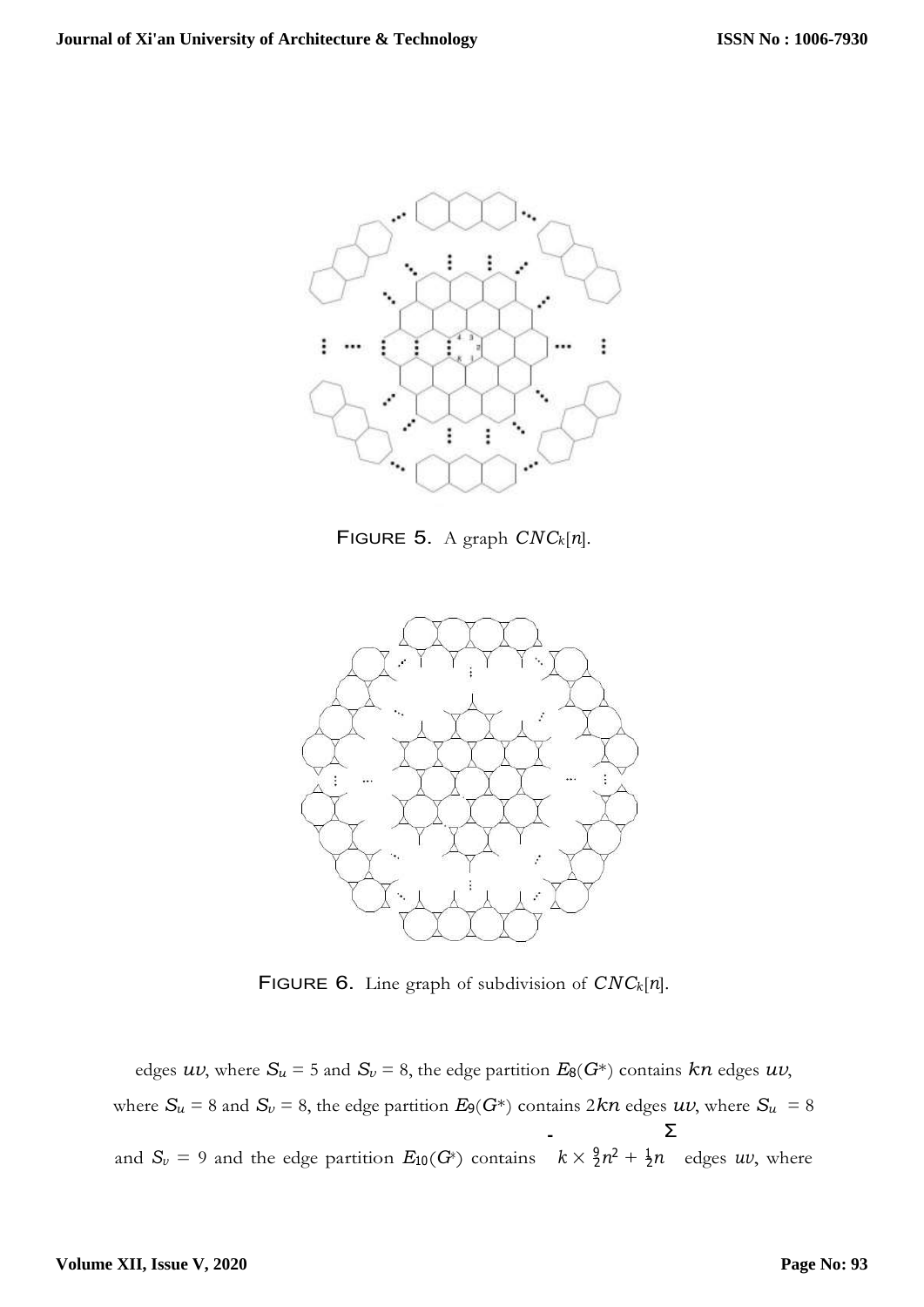$S_u = 9$  and  $S_v = 9$  Thus<br> $\sum$ 

$$
S(G) = \sum_{uv \in E(t)} \frac{S_{c}(u) S_{c}(v)}{S_{c}(u) + S_{c}(u)} = \frac{Z_{3}}{4 + 5 - 2\Sigma} + k(n - 1) \frac{5 \times 5^{-3}}{5 + 5 - 2\Sigma}
$$
  
\n
$$
= k \frac{-4 \times 4}{4 + 4 - 2} + 2kn \frac{5 \times 8^{-3}}{5 + 8 - 2} + kn \frac{8 \times 8^{-3}}{8 + 8 - 2}
$$
  
\n
$$
+ 2kn \frac{8 \times 9^{-3}}{8 + 9 - 2} + k \times \frac{9}{2}n^{2} + \frac{1}{2}n \frac{9 \times 9^{-3}}{9 + 9 - 2}
$$
  
\n
$$
= (30.0783)k + (30.5175)n + (316.7163)kn + (129.7463)k \times \frac{9}{2}n^{2} + \frac{1}{2}n
$$

 $\overline{ }$ 

# <span id="page-6-7"></span><span id="page-6-4"></span><span id="page-6-1"></span>Q

#### **REFERENCES**

- <span id="page-6-5"></span>[1] G. Caporossi, P. Hansen, D. Vuki*čević*, Comparing Zagreb indices of cyclic graphs, MATCH Commun. Math. Comput. Chem. 63 (2010), 441–451.
- <span id="page-6-3"></span>[2] J. Chen, J. Liu, X. Guo, Some upper bounds for the atom-bond connectivity index of graphs. Applied Mathematics Letters 25(2012) 1077–1081.
- [3] K.C. Das,I. Gutman, B. Furtula, On atom-bond connectivity index. Filomat 26(2012) 733–738.
- <span id="page-6-0"></span>[4] J. Devillers, A. T. Balaban (Eds.) Topological Indices and Related Descriptors in QSAR and QSPR (1999). Gordon and Breach, Amsterdam.
- <span id="page-6-6"></span>[5] A. A. Dobrynin, A. A. Kochetova, Degre distance of a graph: A degree analogue of the Wiener index, J. Chem. Inf. Comput. Sci., 34 (1994) 1082–1086.
- [6] E. Estrada, L. Torres, L. Rodrguez, I. Gutman, An atom-bond connectivity index: modelling the enthalpy of formation of alkanes. Indian Journal of Chemistry-Section A 37(1998) 849–855.
- <span id="page-6-2"></span>[7] E.Estrada,Atom-bond connectivity and the energetic of branched alkanes. Chemical Physics Letters 463(2008) 422–425.
- [8] G. H. Fath-Tabar, Old and new Zagreb indices of graphs, MATCH Commun. Math. Comput. Chem. 65 (2011) 79–84.
- <span id="page-6-8"></span>[9] B. Furtula, A. Graovac, D. Vukičević, Augmented Zagreb index. Journal of Mathematical Chemistry 48(2010) 370–380.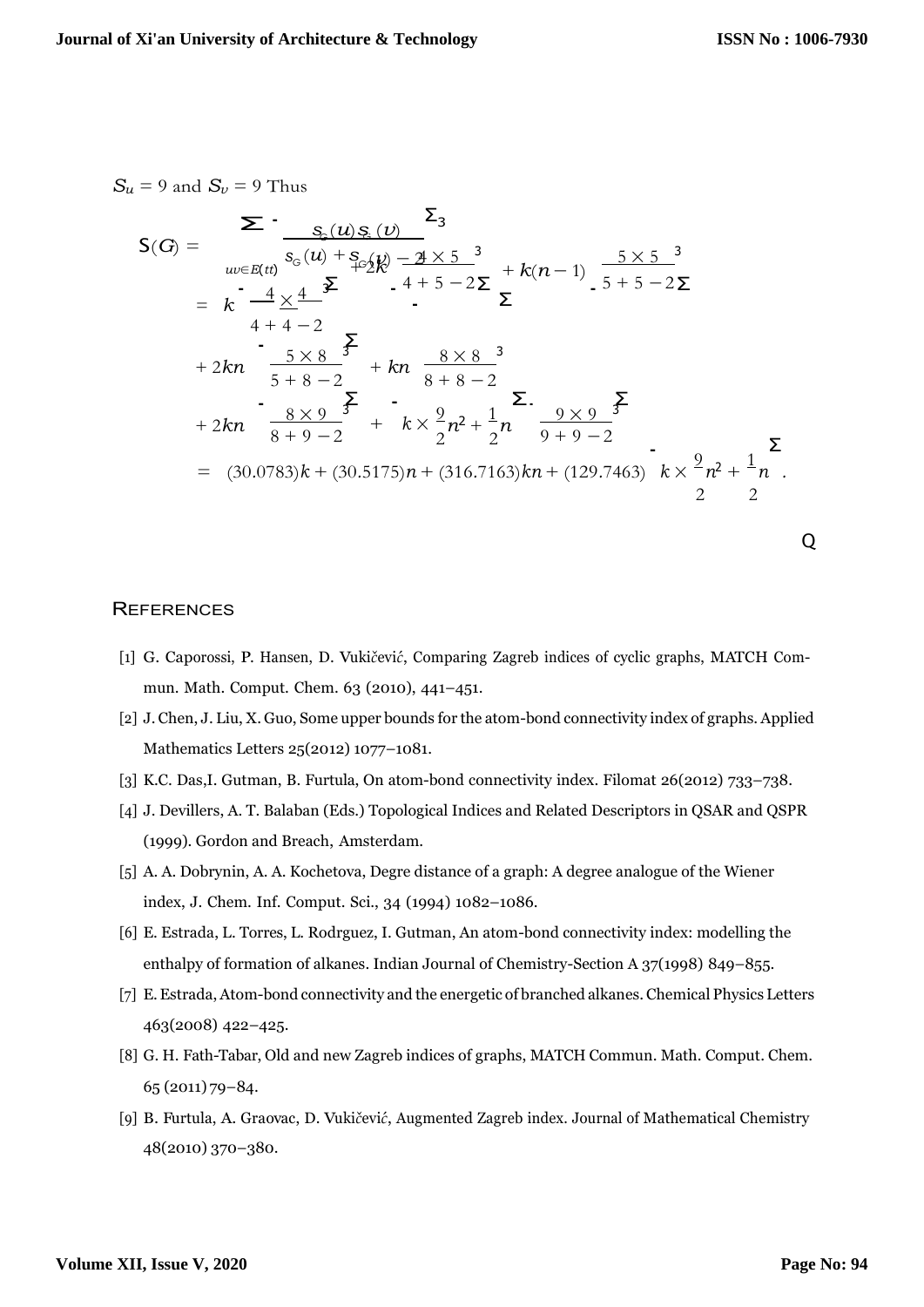- <span id="page-7-2"></span>[10] B. Furtula, I. Gutman, M. Ivanović, D. Vukičević, Computer search for trees with minimal ABC index. Applied Mathematics and Computation 219(2012) 767–772.
- <span id="page-7-4"></span>[11] I. Gutman, K. C. Das, The first Zagreb index 30 years after, MATCH Commun. Math. Comput.Chem. 50 (2004), 83–92.
- <span id="page-7-5"></span>[12] S. M. Hosamani and I. Gutman, Zagreb indices of transformation graphs and total transformation graphs, Appl. Math. Comput. 247 (2014) 1156-1160.
- <span id="page-7-6"></span>[13] S. M. Hosamani, B. Basavanagoud, New upper bounds for the first Zagreb index, MATCH Commun. Math. Comput. Chem. 74(1) (2015) 97–101.
- <span id="page-7-7"></span><span id="page-7-0"></span>[14] S. M. Hosamani, Computing Sanskruti index of certain nanostructures, Journal of Applied Mathematics and Computing, 1-9 (2016).
- [15] S. M. Hosamani, and M. Krzywkowski, On the difference of Zagreb coindices of graph operation, Gulf Journal of Mathematics, 4(3)(2016), 36-41
- <span id="page-7-8"></span><span id="page-7-1"></span>[16] S. M. Hosamani, D. Perigidad, S. gavade, QSPR Analysis of Certain Degree Based Topological Indices, J. Stat. Appl. Pro. 6, No. 2, 1-11 (2017)
- [17] S. M. Hosamani, On topological properties of the line graphs of subdivision graphs of certain nanostructures-II, GJSCR, 17(4), 2017
- <span id="page-7-10"></span><span id="page-7-9"></span>[18] S. M. Hosamani, S. H. Malghan , P. V. Patil First Zagreb Coindex of Hamiltonian Graphs, Journal of Information and Optimization Sciences, 38:3-4, 417-422
- <span id="page-7-3"></span>[19] S. M. Hosamani, E. Suresh, T. Mansour, M. A. Rastomi, More on inverse degree and topological indices of graphs, Filomat, 32(1):165-178 (2018)
- [20] W. Lin, T. Gao, Q. Chen, X. Lin, On the minimal ABC index of connected graphs with given degree sequence. MATCH Communications in Mathematical and in Computer Chemistry 69(2013) 571–578.

<sup>3</sup>∗DEPARTMENT of MATHEMAtics, CHRIST UNIVERSITY, FACULTY Of ENGINEERING,

KANMINIKE, KUMBALGODU, BENGALURu.

*E-mail address*: [manjunath.nanjappa@christuniversity.in](mailto:manjunath.nanjappa@christuniversity.in)

<sup>1</sup>DEPARTMENT of MATHEMAtics, S. J. B. I. T. BGS HEALTH AND EDUCATION CITY,

#### BEN- GALURu.

*E-mail address*: [balachandrapsjbit@gmail.com](mailto:balachandrapsjbit@gmail.com)